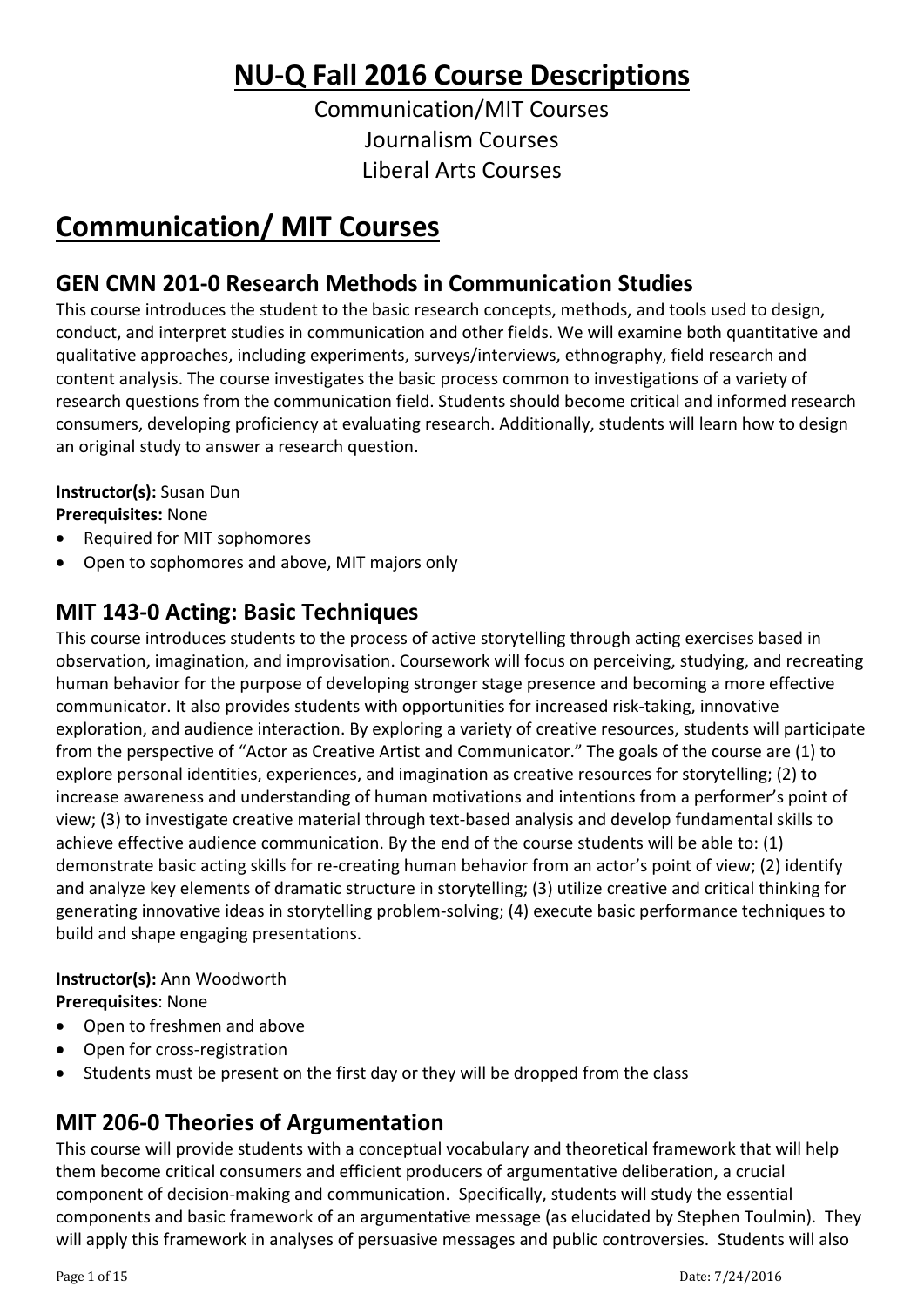study and apply the basic debating processes of refutation, defense, and counterargument. This conventional study of argumentation will be supplemented with reflections on argumentation via narrative and argumentation via visual texts. Coursework will consist of readings, lectures, and discussions. Students will be evaluated through quizzes, short papers, and presentations.

By the end of this course, students will be able to: (1) use Toulmin's conceptual framework to analyze and evaluate argumentative messages; (2) use Toulmin's conceptual framework to construct argumentative messages of their own; (3) enter into an on-going debate on a controversial issue by offering refutations of and counterarguments to prevailing positions as well as a compelling defense of their own position; (4) analyze, evaluate, and construct arguments presented in the form of narratives; and (5) analyze, evaluate, and construct arguments presented in the form of visual texts.

# **Instructor(s):** Allwyn Tellis

#### **Prerequisites:** None

- Open to sophomores and juniors
- Open for cross-registration

### **MIT 212-0 Exploring Global Media**

This is a course about the various multi-billion dollar industries that provide us with information, entertainment, and advertising. As a result, these global media have an enormous impact in shaping our culture. Throughout the class, we will explore the infrastructures, markets, and stakeholders that shape the development of global media. This course aims to cover the historical context of global media; the theories to interpret global media's impact and reach; and the tools to investigate the elements and agents of global media. By the end of the course, students will be able to: explain when, how and why certain media can become global; apply global media theories to interpretations of global media contexts; research and assess global media organizations; and identify and assess current and future challenges and trends in global media.

#### **Instructor(s):** Joe Khalil

#### **Prerequisites:** None

- Open to sophomores and juniors
- Open for cross-registration
- Satisfies Media & Politics Minor and Contemporary Media Sequence

### **MIT 214-0 Communication Technology and Society**

The first half of the course will address the smartphone and other more recent digital hardware and software technologies (e.g., the Internet, the World Wide Web, computer games, the physical information infrastructure, Google, WhatsApp, YouTube), along with policy controversies surrounding them, such as commercial and political surveillance, intellectual property and file-downloads, drone applications, "net neutrality", and Internet governance. The second half will explore how human society developed and used communication technologies from the earliest cave paintings and alphabets, through stone carving, clay tablets, papyrus, paper and the printing press; and then the telegraph, cables, telephone, recorded sound, radio, cinema and television. Students will acquire an introductory overview of how society has shaped communication technologies over the course of human history, and how in turn society has been shaped by their uses. They will develop understanding of major policy and analytical controversies surrounding their applications, including issues of access to media technologies and more general arguments concerning the interrelation of economic and political power with technology.

#### **Instructor(s)**: Banu Akdenizli **Prerequisites**: None

- Sophomores and above
- Open for cross-registration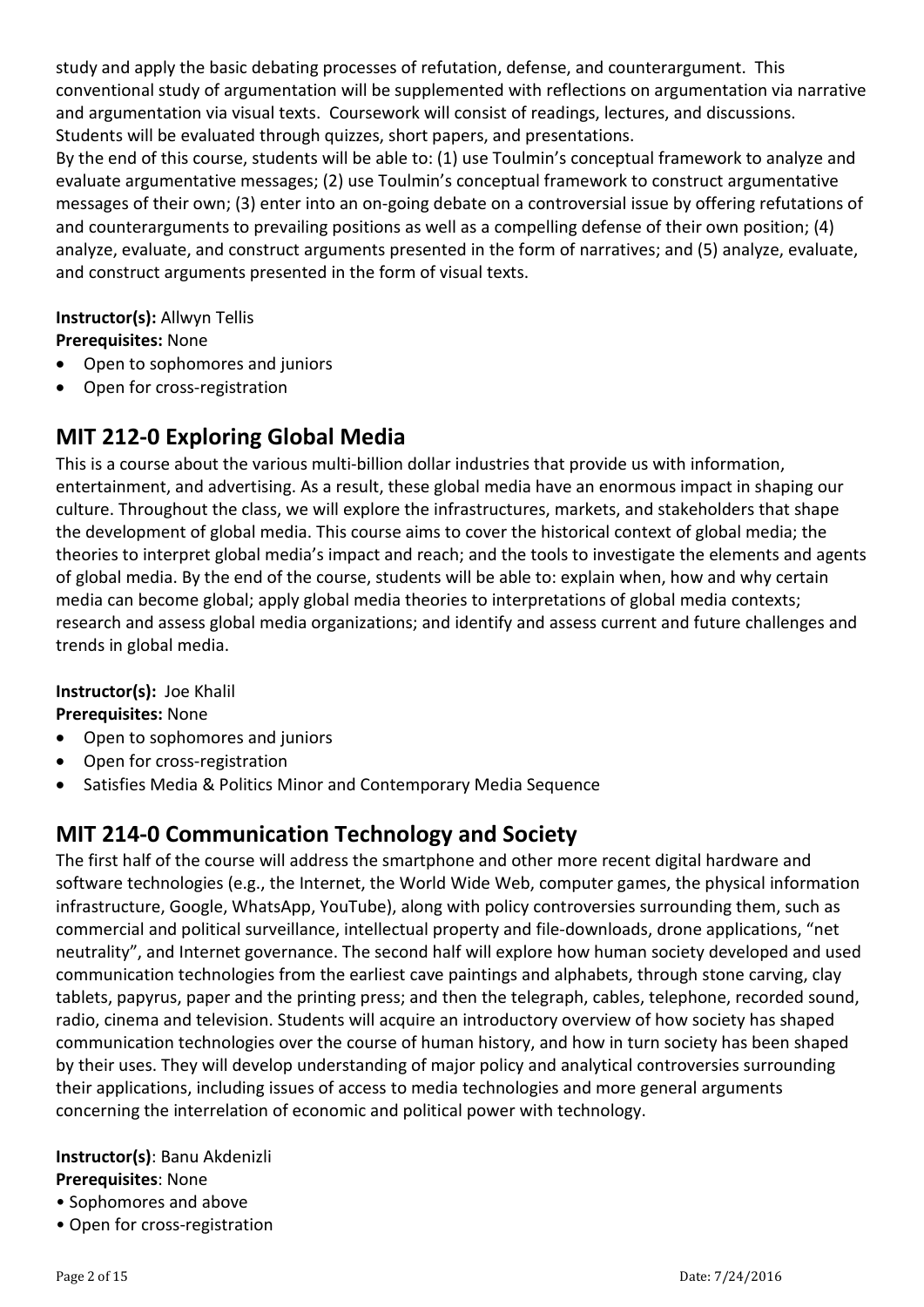• Satisfies Contemporary Media Sequence

# **MIT 220-0 Analyzing Media Texts**

This course is an introduction to the study and structure of film and other moving-image media. We will define and examine the expressive and aesthetic power of the basic elements of the moving image. Specifically, the course will investigate—across a variety of different media, modes and genres, and historical periods— the fundamentals of set design and acting styles; cinematography, especially the shot and its composition; editing; sound; and narrative structure. The goals of the course are (1) to acquaint students with a vocabulary specific to film and other moving-image media; (2) to provide students with the critical tools required for analysis of the moving image; and (3) to develop student skills in writing and argument for humanistic inquiry. By the end of the course, students will be able to: (1) identify the elements of the moving image (e.g., kinds of camera movement) and of the soundtrack according to a standard glossary of technical terms; (2) recognize patterns of similarity, repetition, difference, and variation in the image and sound tracks and describe them in brief screening reports and essays; (3) relate those patterns to narrative structure, character psychology, or larger themes and ideas, and describe these relationships in a report or essay; (4) and choose the most salient elements in a film in order to craft a written argument about how their patterns function within the meaning-making process of the film.

#### **Instructor(s):** Scott Curtis / Kaveh Askari

#### **Prerequisites:** None

- Open to freshmen only
- Open for cross-registration
- Satisfies Contemporary Media Sequence

### **MIT 260-0 Foundations of Screenwriting**

This course is designed to supply students with tools to expand and enrich their appreciation of all aspects of filmmaking, especially screenwriting. Students will prepare for entry into the professional world by learning how outside forces can influence the screenwriter's decisions. Through the practice of screenwriting, students will: (1) learn how to represent in words not only story, but also sound design, editing, visual design, and other elements of media making; (2) discover how core concepts of character, structure, plot, theme, and tone interact within existing and emerging media forms, and (3) explore a variety of films, topics, and exercises that will provide inspiration for a piece of original work of personal significance. By the end of the course, students will be able to: (1) write in professional screenplay style and format; (2) generate compelling scenes, characters, and stories, and distinguish between derivative, obvious choices and honest, original alternatives that affect and move an audience; (3) think like a screenwriter, applying the language of constructive screenplay development and criticism to their own work as well as to the work of others.

#### **Instructor(s):** Marco Williams

**Prerequisites:** None

• Open to sophomores and above

### **MIT 325-0 Film, Media & Gender: Girls' Media Culture \*\*\*CANCELLED\*\*\***

Although media made for girls has long been derided as silly and undeserving of close attention, to the millions of preteen and teen girls who consume it, it is anything but insignificant. From Nancy Drew novels in the 1930s to beach party movies in the 1960s, from 1970s sitcoms such as The Brady Bunch to contemporary films and TV shows such as Whip It, Wadjda, and Hannah Montana, girls' media forms have functioned as important historical sites for the negotiation of cultural politics and youthful feminine ideals. In order to shed light on the oft-overlooked history of girls' media in both the U.S. and abroad, this course offers a critical investigation of popular girls' media from the 1930s to the present, including novels, films, TV shows, advertisements, music videos, teen magazines, and toys. We will investigate girls' media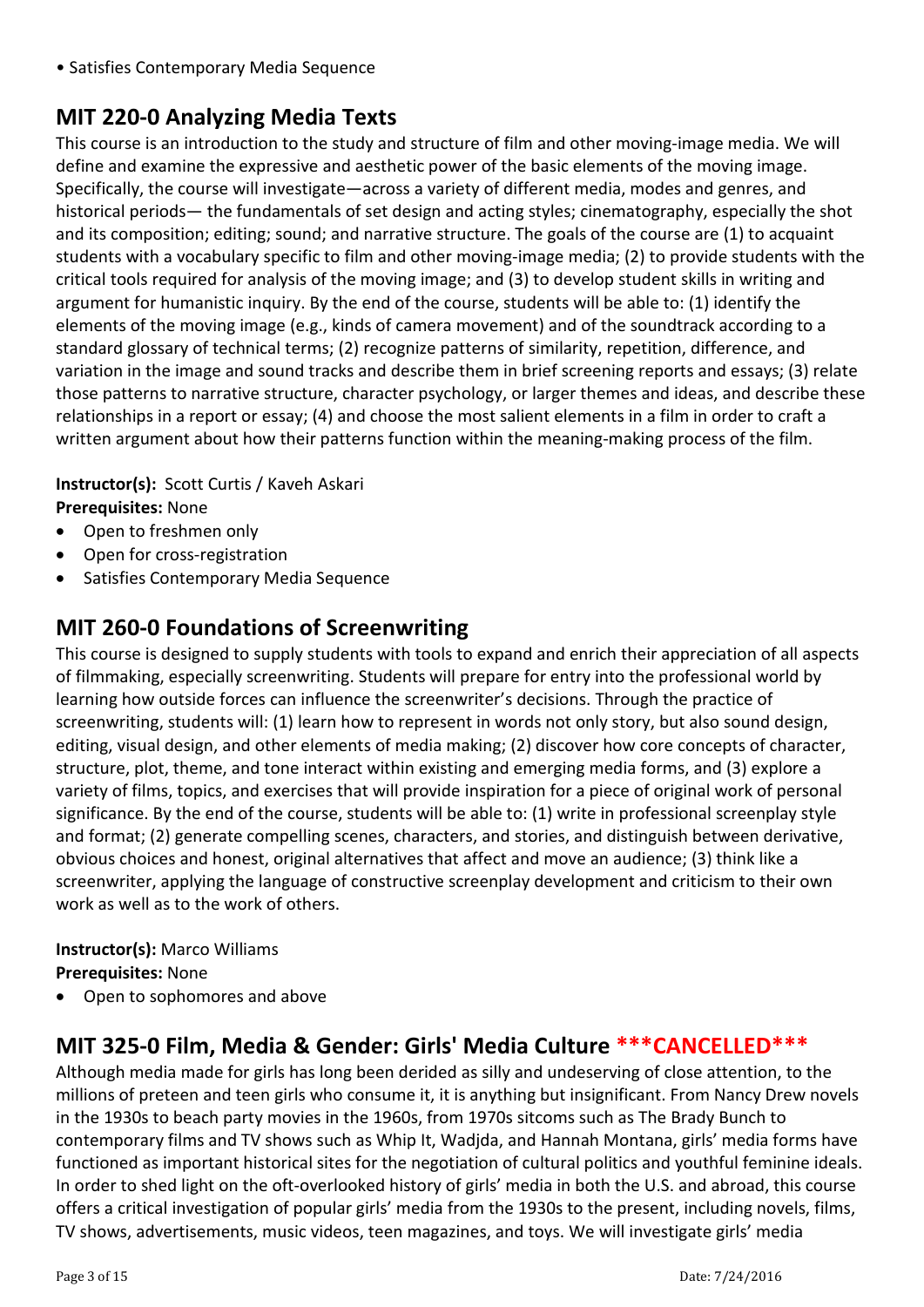artifacts as commercial and aesthetic texts through which girls have interfaced with lessons about gender, sexuality, race, ethnicity, class, national identity, and generation at different historical moments in both Western and non-Western contexts. We will also consider how the landscape of girls' media production has changed, and resisted change, over time. Finally, we will examine the expansion of female youth culture beyond consumer-oriented activities to those involving girls' cultural production as we consider the possibilities and limits of girl-made and adult-made girls' media.

#### **Instructor(s):** Kirsten Pike

#### **Prerequisites:** None

- Open to sophomores and above
- Open for cross-registration
- Satisfies Media & Politics Minor and Contemporary Media Sequence

### **MIT 335-0 Introduction to Playwriting \*\*\*CANCELLED\*\*\***

This course is designed to develop the writer's individual theatrical style through writing a One-Act play (or scene from a full-length play). Through the practice of writing and investigating plays, students will (1) learn the fundamentals of play construction and theory, (2) explore the elements of dramatic tension, and (3) analyze a variety of plays, performances and exercises to develop a work that best expresses their authentic voice. By the end of the course, students will be able to: (1) Write a One-Act play using proper style and format; (2) Generate character-driven stories that will engage an audience; (3) Provide and receive constructive feedback in order to achieve their best work.

#### **Instructor(s):** Sue Pak

**Prerequisites:** None

• Open to sophomores and above

### **MIT 341-0 Story in Performance**

The emphasis in this course is for students to develop an ability to analyze a dramatic text and create dynamic choices for live performance. Through active investigation and re-creation of classic works from Western dramatic literature, students will study ways to dramatize stories, and learn the fundamental creative skills that are necessary to transform stories into performance. Coursework will concentrate on expanding basic performance skills, such as active listening, improvisation, empathetic response, and spontaneity. The focus of all class work is from the perspective of "The Actor as Storyteller." The goals of the course are (1) to develop knowledge of in-depth text-based analysis and identify essential elements of dramatic structure; (2) to pursue creative and critical research to provide foundation for building dramatic action; (3) to explore creative choices that achieve effective story dramatization and produce engaging scenes. By the end of this course, students will be able to: (1) utilize text-based analysis in investigation of established creative texts and for development of original creative work; (2) identify and interpret dramatic elements from the page to performance; (3) demonstrate knowledge and skills in actualizing dramatic elements to create engaging scenes; (4) apply dramatic analysis and performance skills in other types of presentational situations, as well as in everyday life interactions.

#### **Instructor(s):** Ann Woodworth

**Prerequisites:** MIT 143-0 or MIT 243-0

- Open to juniors and above
- Open for cross-registration

### **MIT 349-0 Internship**

This seminar provides academic structure and guidance for students doing professional internships. Organizational communication and behavior topics including organizational cultural, working in teams, managing generational differences, effective workplace strategies, leadership and mentoring, work-life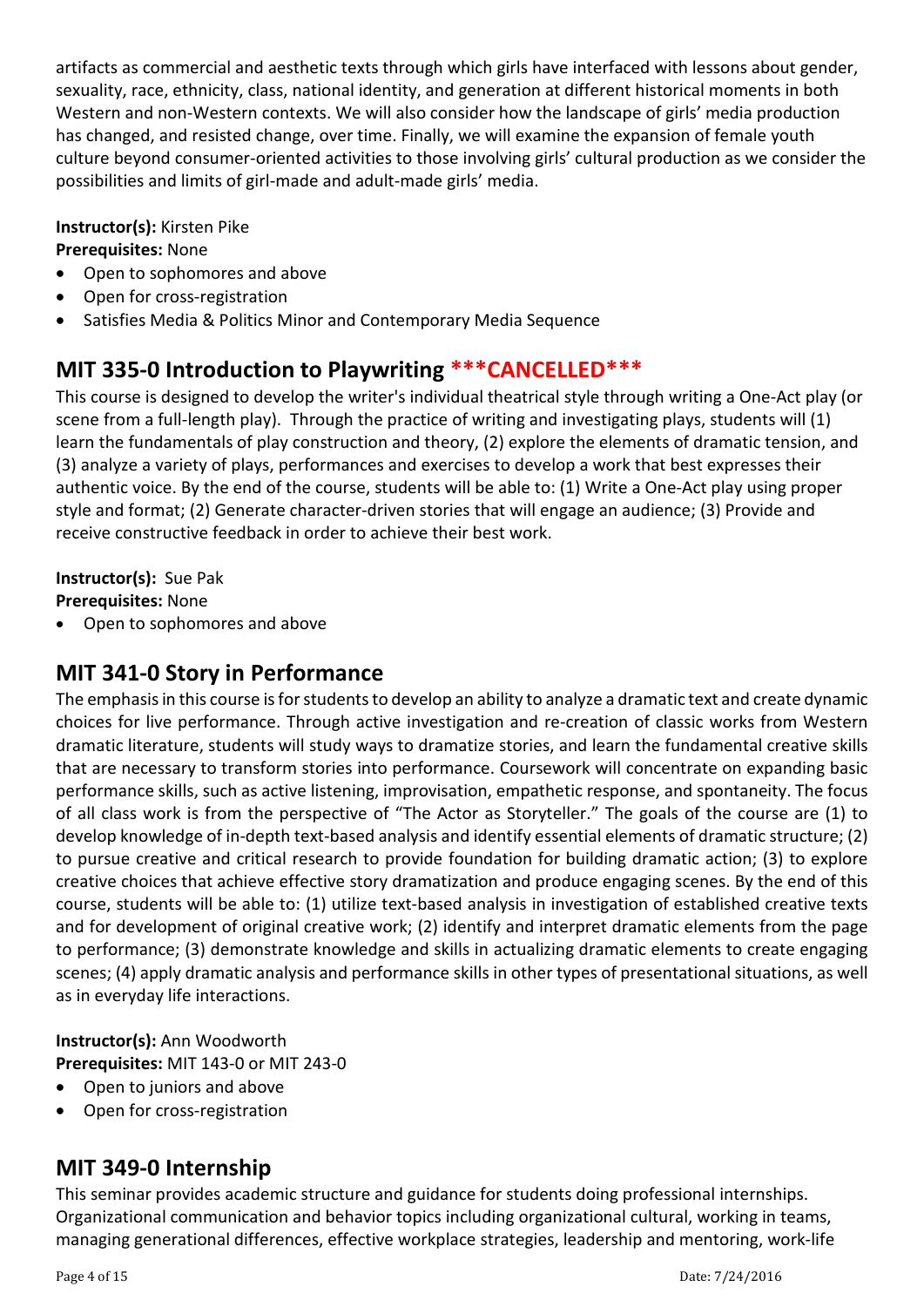balance, ethics and soft skills, feedback and motivation, technology in the workplace, networking-social and otherwise, and starting life as young professional are covered. Students are evaluated on their weekly written responses to the readings, which should show a clear understanding of the readings as well as thoughtful application to the work site, a written final project and presentation and by their work site supervisor.

#### **Instructor(s):** Susan Dun

#### **Prerequisites:** None

- Open to junior and above MIT majors
- Students may register for 1-4 units with the instructor's permission
- Consent of instructor required

### **MIT 379-0 Topics in F/V/A Production: Introduction to Digital Cinema**

Introduction to the technology and fundamentals of digital filmmaking. Examination of how digital technology has shaped modern filmmaking, with instruction in shooting, editing, and mastering for digital cinema projection. Students work with the Red Epic digital cinema camera, Phantom Flex digital high-speed camera, Red Cine X Pro, and Adobe Premier.

#### **Instructor(s):** Geoffrey Cannaby

**Prerequisites:** MIT 190-0

• Open to sophomores and above

### **MIT 388-0 Internet and Society**

The Internet affects every society and culture on earth. This class surveys a range of theoretical, historical and technological issues that the Internet poses to society. At its core, this class asks students to critically think about the question "Who controls the Internet?" Students develop a broad familiarity with a range of issues and problems related to the impact of the Internet on society through directed readings and discussion. Students also hone their research and writing skills through independent research projects on Internet topics of interest throughout the course. The goals of this course are to 1) familiarize students with the macroeconomic, social, and political effects of the internet, 2) develop intellectual curiosity by supporting directed student research and 3) provide students with intellectual frameworks to consider internet policy.

**Instructor(s):** Banu Akdenizli

**Prerequisites:** None

- Open to Sophomore and above
- Satisfies Media & Politics Minor and Contemporary Media Sequence

### **MIT 390-0: Directing**

This course is a workshop designed to explore the expressive potential of the camera in dramatic filmmaking. The goal is to explore the relationship between the actor, the setting, and the frame in order to create a clear, powerful experience for viewers. Through the filming/taping of assigned scenes and the screening of film and television clips, the course explores directorial choices, including: staging actors for the camera, visual grammar, framing and movement, coverage, mise-en-scene, editing, and genres.

**Instructor(s)**: Marco Williams **Prerequisites**: MIT 190-0

• Open to MIT sophomores and above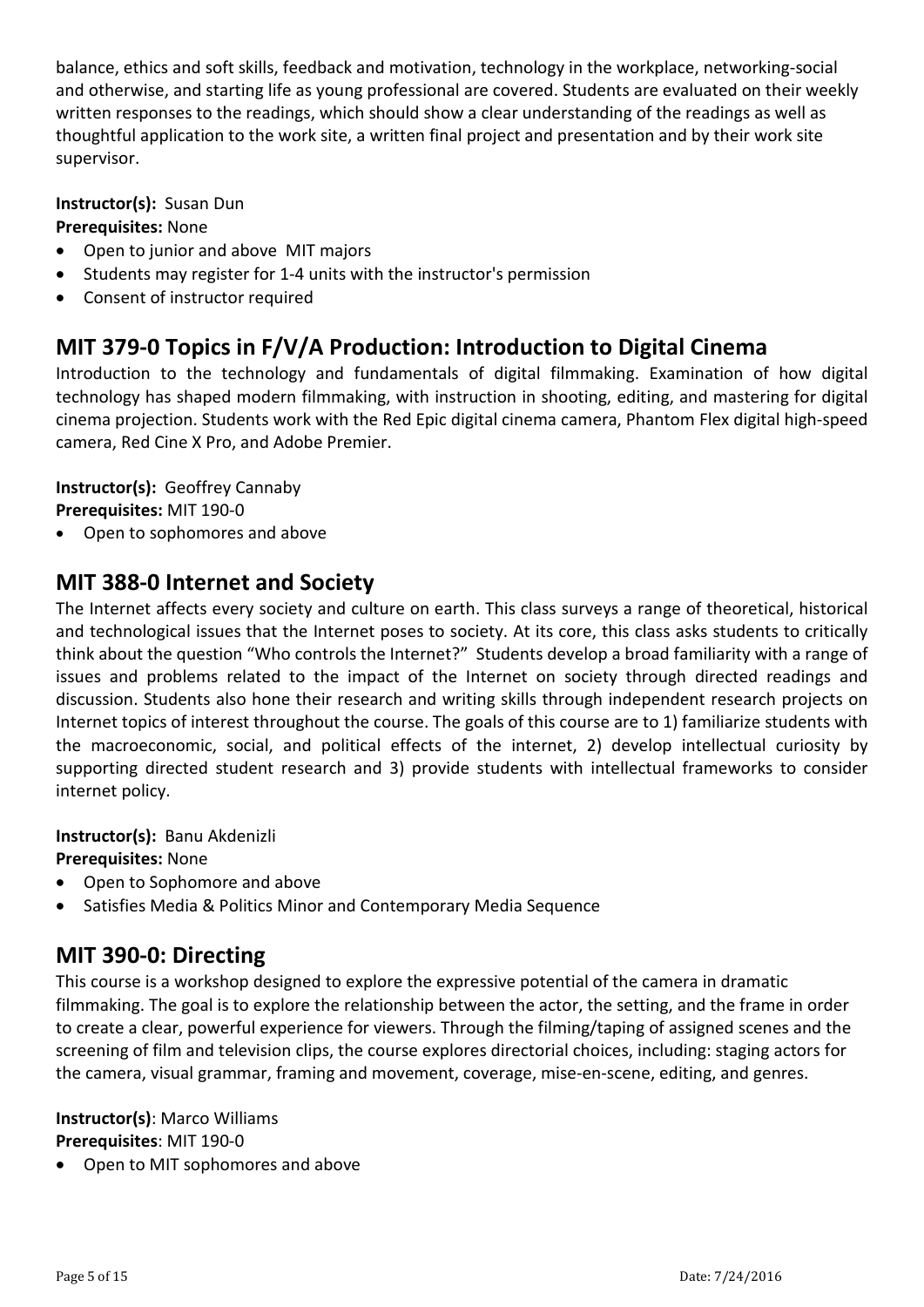### **MIT 392-0 Documentary Production**

In two lectures per week and outside field work, this course will cover the basics of documentary production with an emphasis on the creation of short documentaries, as well as the history of the genre. Using advanced cameras, professional location audio recording equipment, and Adobe Premiere Pro computer editing, you will create engaging, meaningful, creative non-fiction media. Concurrently throughout the semester, your inquiry, discovery, and mastery will be firmly grounded in the history and scholarship of American and international documentaries from the early part of the 20th century to today. **Instructor(s):** Danielle Beverly

**Prerequisites:** MIT 190-0

• Open to MIT sophomores and above

### **MIT 398-0 Undergraduate Seminar: Alternative Media in the Middle East**

Alternative media in the Middle East is a seminar course examining the diversity of ethnic, political, social, economic, and cultural contexts that often produce media through pirate radio, underground press, independent film, Internet, mobile technologies, and other forms.

#### **Instructor(s):** Joe Khalil

**Prerequisites:** MIT 212-0 or MIT 270-0 or JOUR 202-0

- Open to sophomores and above
- Open for cross-registration
- Satisfies Media & Politics Minor, Contemporary Media Sequence & Middle East Studies certificate

### **MIT 398 Undergraduate Seminar: Women & Documentary**

This course will explore some of the most potent, groundbreaking, funny, inspiring, and thought-provoking international documentaries directed by women. Social justice, autobiographical, cinema verite, hybrid, and traditional forms of documentary are featured to examine topics such as gender, race, art, history, philosophy, and the environment. Arab, Asian, American, Latin American, European, and African women filmmakers are included. From Academy-Award winners, to a girl with a toy camera – you'll find them all in this course. This lecture course requires no production skills. Final projects may be either a research paper, or a digital project.

#### **Instructor(s):** Danielle Beverly

#### **Prerequisites:** None

- Open to sophomores and above
- Open to cross registration
- Satisfies Media & Politics Minor and Contemporary Media Sequence

# **Journalism Courses**

### **GEN CMN 202-0 News and Numbers**

An introduction to data analysis, data visualization, and statistics as they relate to journalism. Specific attention is given to numerical challenges journalists encounter in news reporting. You will learn basic statistical language and concepts, so you know what you are talking about when discussing research with editors and producers, and when reporting findings to the public. You will learn ways to publish data with visualization software, report on medical and science research, detect fraud in datasets, and clearly report numerical information to a mass audience. You will develop intimate knowledge of SPSS software, one of the world's most widely used data programs.

**Instructor(s):** Justin Martin **Prerequisites:** None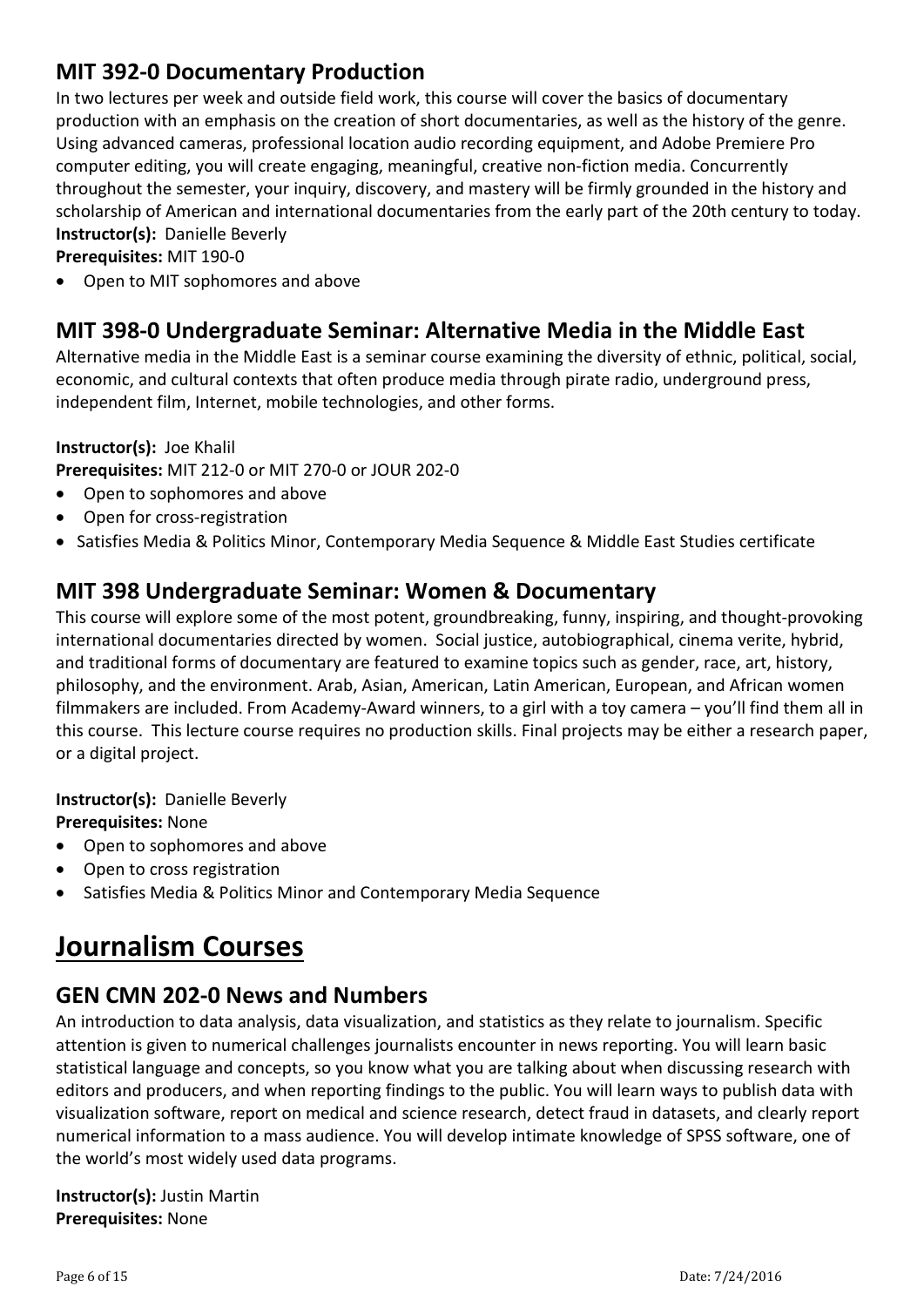• Open to sophomores and above

# **JOUR 101-0 Introduction to Journalism**

This course provides an overview of journalism fundamentals and will explore how news is defined, reported, written and produced for print, broadcast and online media platforms. Journalism 101 is designed to not only introduce students to journalism, but is tailored to help students begin to develop their own skills in producing content across a variety of platforms for news, sports, business and current affairs.

#### **Instructor(s):** Marci Brown

- **Prerequisites:** None
- ABP students only

### **JOUR 202-0 Journalism in the Digital World**

This course begins your exploration of a field that is constantly transforming yet strives to remain true to a set of time-tested fundamentals. We will explore essential questions about journalism and strategic communication: its purpose(s), its techniques and what makes it valuable. Once those foundations are laid, we will examine digital technology's impact on journalism, including the essential role social media and mobile technology play. In the final weeks, you will work as journalists to cover a real news story from multiple perspectives. Working in a newsroom setting, you will gather information and produce content for social media and mobile platforms.

**Instructor(s):** Andrew Mills (Lec/Lab) / Mary Dedinsky (Lab) / Abraham Abusharif (Lab) **Prerequisites:** None

• Open to freshmen only

### **JOUR 203-0 Multimedia Storytelling**

Multimedia Journalism is a general introduction to visual and multimedia journalism and storytelling techniques. Students will learn the theories behind and fundamentals of photo and video journalism in order to create their own compelling audio slideshows and video news packages; in addition, students will gain a deeper understanding of how to use social media and search engine optimization techniques to extend the reach of their reporting.

#### **Instructor(s):** Christina Paschyn

**Prerequisites:** JOUR 201-0 with C- or better

• Open to sophomore Journalism majors

### **JOUR 321-0 Storytelling: Magazine and Feature Writing**

Students will be introduced to a major part of journalism and creative nonfiction storytelling. You will learn to write various kinds of magazine and feature stories for online and print venues. You will be shown how to develop your feature ideas, build story architecture, and develop your writing style and "voice." You will also learn how to pitch your stories to online and print publishers. You will be shown the basics of producing graphics and audio-visual accompaniments. The class is set up as an "editorial roundtable" in which you develop your story ideas in a collaborative environment.

#### **Instructor(s):** Abraham Abusharif

**Prerequisites:** JOUR 301-0 with a C or better

• Open to junior and above Journalism majors

### **JOUR 323-0 Video Journalism – Studio Production & Video Journalism**

Broadcast Production will cover techniques of gathering, reporting, and producing video news with special emphasis on production and writing. This will be accomplished through lecture/discussion, exercises and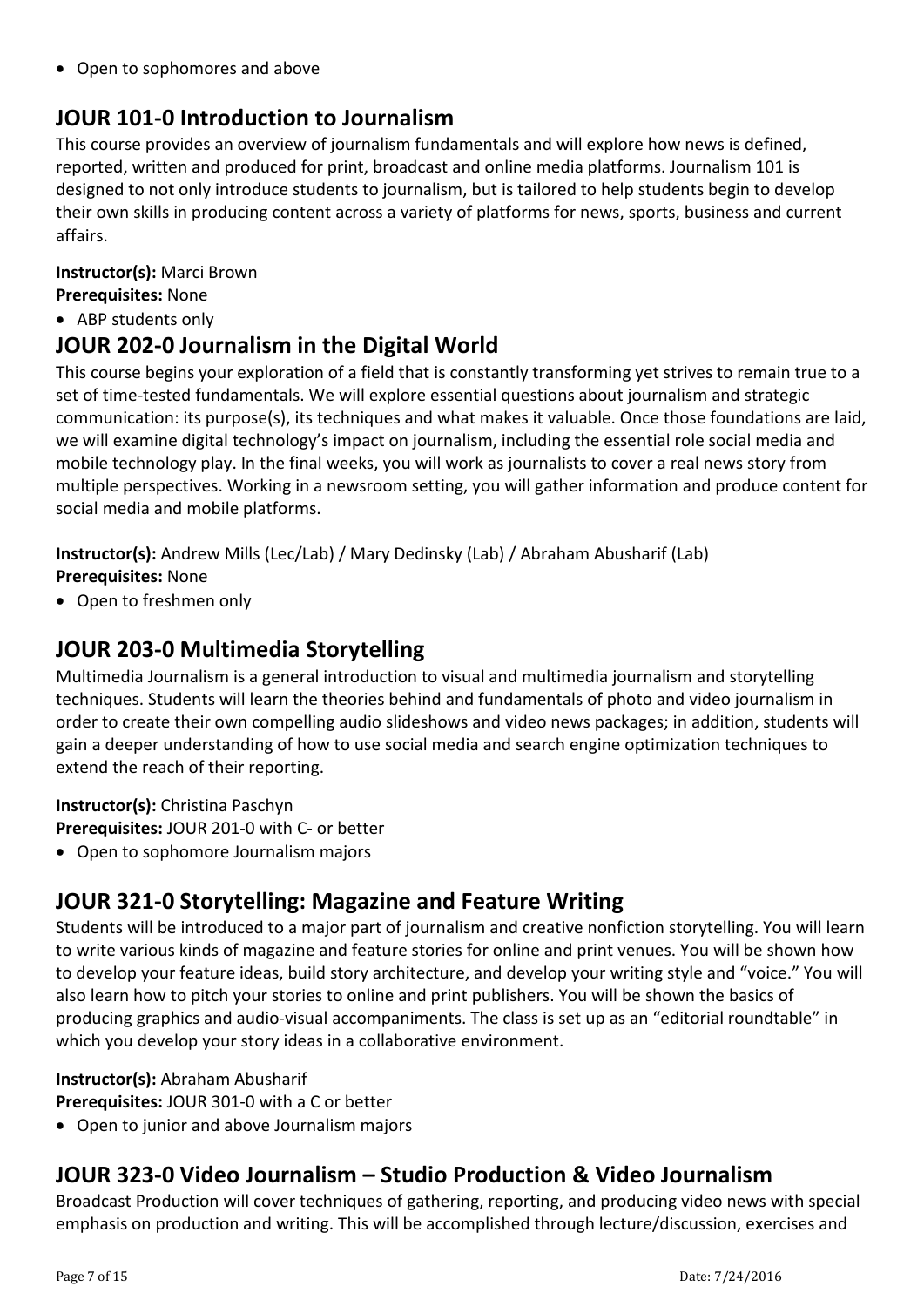projects. Upon completion of this course students should be able to gather and produce quality audio and video packages for news, features and documentary programs. They should be able to write/produce short newscasts and edit on Adobe Premier CS6. They will understand the role, function of, and significance that mobile phones and other portable devices have in today's media environment. They will also be comfortable presenting and reporting for live broadcast.

#### **Instructor(s):** Miriam Berg

#### **Prerequisites:** None

- Open to sophomores and above
- Open for cross-registration

### **JOUR 370-0/MIT 398-0 Media Law & Ethics**

Media Law & Ethics takes a comparative approach, using American jurisprudence as a foundation, to introduce student to the legal and ethical principles needed to engage in responsible communication. In addition to learning the fundamental theories of freedom of expression, students will immerse themselves in the law of defamation, intellectual property and privacy through case studies and in-class exercises that emphasize the application of those principles in a global setting. Throughout the course, attention will be paid to reading primary source materials, including Qatari laws that regulate the media. Using the legal and ethical principles they've learned, students will complete a content production project that explores a legal or ethical topic of their choosing at the conclusion of the semester.

#### **Instructor(s):** Amy Sanders

#### **Prerequisites:** None

- Open to juniors and above
- Priority to Journalism students who will be on residency in the spring
- Satisfying Media and Politics Minor and Contemporary Media Sequence

### **STRATCOM 303-0 Integrated Marketing Communications Strategy**

Introductory course in which students learn about the basic foundations of IMC (Integrated Marketing Communications); become familiar with IMC practices such as advertising, public relations, branding, promotions, social media marketing, and mobile marketing; understand the integrated approach to IMC; explore issues shaping the practice of IMC such as ethics and industry standards; discover career opportunities and types of jobs in strategic marketing communications in the non-profit sector, the private sector, or the government.

#### **Instructor(s):** Ilhem Allagui

**Prerequisites:** None

- Open to sophomores and above
- Open for cross-registration
- Students who have earned credit for IMC 330-0 or IMC 303 may not earn credit for STRATCOM 303-0

### **STRATCOM 305-0 Message Strategy and Persuasive Communications**

Development of message strategies for communicating with consumers and other audiences. Emphasis on understanding audiences, how persuasion works and how brand communications are developed and executed. Hands-on exercises in writing and using digital and social media for effective communications.

#### **Instructor(s):** TBA

**Prerequisites:** IMC 330-0 or IMC 303-0

- Open to sophomores and above
- Open for cross-registration
- Students who have earned credit for IMC 331-0 may not earn credit for STRATCOM 305-0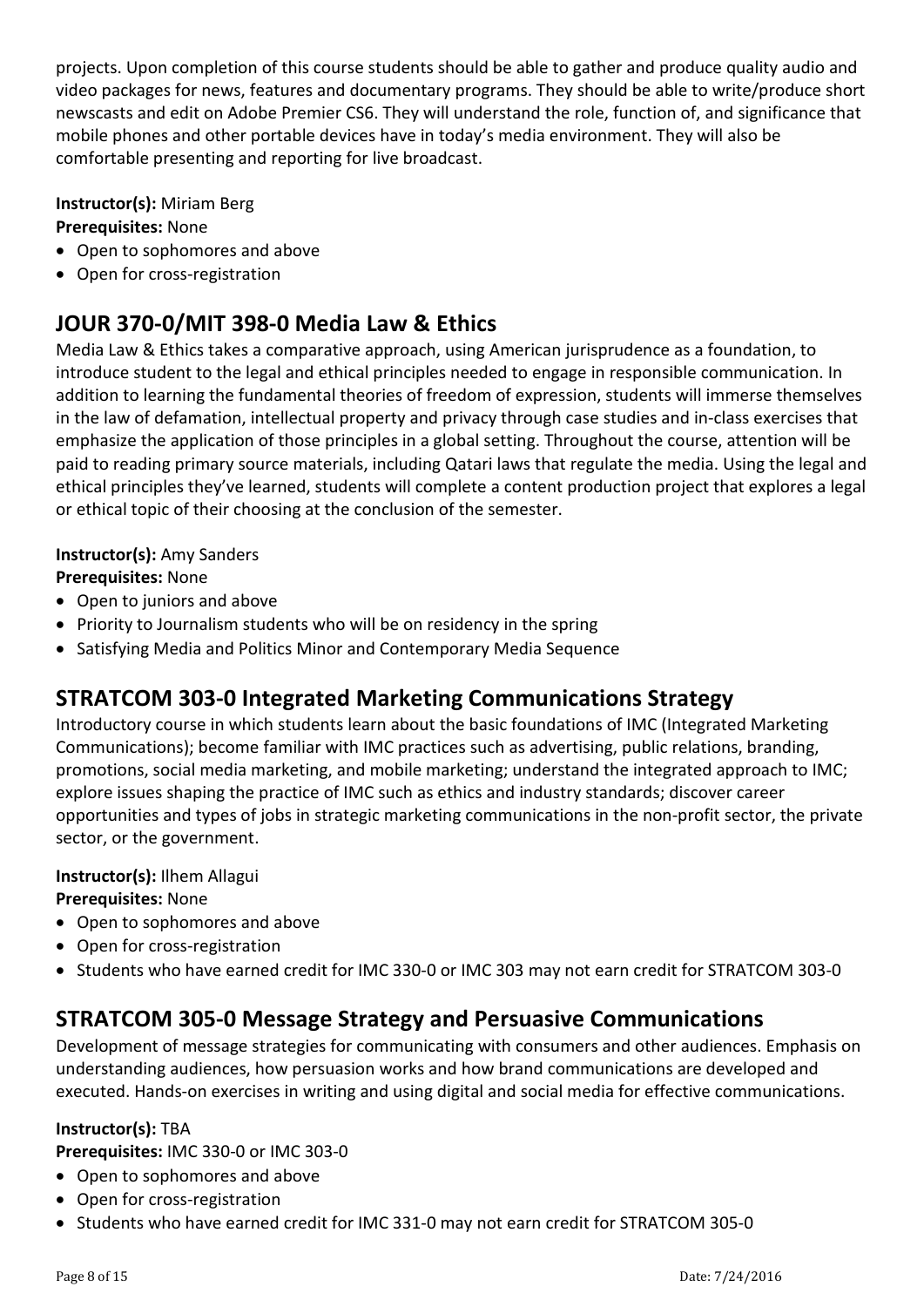### **STRATCOM 307-0 Digital, Social and Mobile Marketing**

Focus on the tools, methodologies and programs used by companies to develop, justify, deploy and measure their social and mobile marketing programs. Development of complete social marketing programs for actual companies using best practices, including social monitoring, web analytics, social marketing systems, blogs, Twitter, Google Plus, LinkedIn and other tools.

#### **Instructor(s):** Ilhem Allagui **Prerequisites:** None

- Open to juniors and above
- Open for cross-registration

# **Liberal Arts Courses**

Note: Students are strongly encouraged to take a 200 level Liberal Arts course before taking a 300 level course.

### **Anthro 242-0: Special Topics: Intro to Anthro in the Middle East**

This course is a survey course of anthropological concepts and methods using the Middle East as a regional focus. The goal is for students to develop conceptual tools to read societies and use that to read and make sense of their own surroundings. Some anthropological concepts that students will grapple with are cultural relativism, kinship, reciprocity, social structure, religion, and gender.

Students will learn to think critically about the region loosely known as the Middle East, but which may more aptly be called West Asia and North Africa (WANA). The people, their societies, cultures, religions and ways of life, are often stereotyped, misrepresented and misinterpreted in the media and in other corridors of power. How can we study such a vast region to draw more informed conclusions? How can we make sense of the diverse experiences and ways of thought across the many societies? And how can we study the region from within the region? Anthropology is equipped with the tools to think about such questions and unpack the particularities of diverse experiences and ways of life.

#### **Instructor(s):** Sami Hermez

**Prerequisites:** None

- Open to freshmen and above
- Open for cross-registration
- Satisfying Middle East Studies certificate

# **Anthro 379-0: Advanced Topics: Troubling Gender: Anthropological**

#### **Perspectives**

In this course, students explore anthropological perspectives on gender. They will learn about people's gendered practices, knowledges and everyday lives in a range of societies. They will tackle debates in the field of gender studies and explore these debates through ethnographies. How are femininity and masculinity defined and embodied across cultures? How do race, class, religion and sexuality intersect with gender? How is mobility gendered? We will explore these and other questions, and analyze the way feminist intellectuals have troubled gender and opened up new spaces of thinking. The class will work together on an ethnographic project that explores the way mobility and space are gendered in Qatar.

#### **Instructor(s):** Sami Hermez

**Prerequisites:** None

- Open to juniors and above
- Open for cross-registration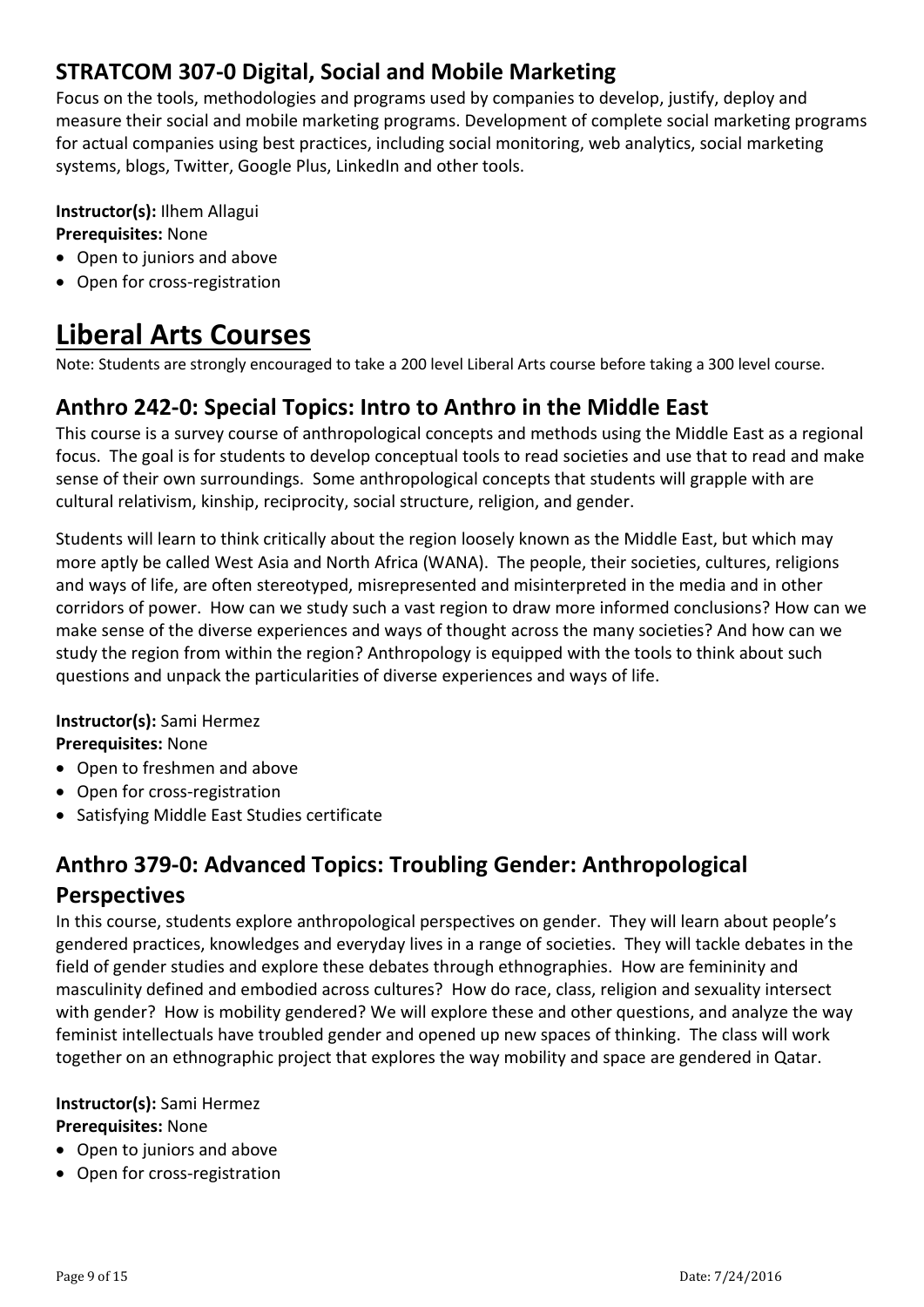### **Arabic 142-0 Arabic for Media**

This course will utilize basic text analysis and a critical discourse approach to examine the range of news coverage of the Charlie Hebdo attack in Paris. Though the diversity of students enrolled will determine data collection, students will use Modern Standard Arabic. It is recognized that students will enter the course with different levels of proficiency in written and spoken Modern Standard Arabic, but an intermediate proficiency level is a pre-requisite. Assessment of students will be based on the competencies developed during the semester.

#### **Instructor(s):** Mounir Ouanaimi

**Prerequisites:** Intermediate proficiency in Modern Standard Arabic

- Open to freshmen and above
- Instructor permission is required students should email the instructor for permission to register at: mounir-ouanaimi@northwestern.edu
- Open for cross-registration
- This course carries 0.5 NU-Q units
- Satisfying Middle East Studies certificate

### **Econ 242-0 Principles of Economics**

This introductory course studies basic economic concepts and theories. It is divided into two main parts: microeconomics and topics on macroeconomics. The module examines central economic ideas including supply and demand, market structures, consumers, public policy and monopoly as well as macroeconomic indicators such as gross domestic product, inflation and unemployment. Issues on economic growth, financial systems and capital markets are also discussed (including Islamic finance).Whenever possible, examples from Qatar and other economies in the Gulf region will be used to illustrate the material being discussed. The content and delivery of the course are suitable to students who are not pursuing a major in economics. Topics are discussed in a relatively non-technical way. Analytical explanations will focus on graphs rather than mathematics.

**Instructor(s):** Giovanni Bandi

**Prerequisites:** None

- Open to sophomores and above
- Open for cross-registration

### **ENGL 103-1 First-Year Writing**

The primary goal of this course is to improve writing skills within an academic setting. It is designed to help a student become a more efficient and successful writer by also strengthening skills in reading and analyzing texts. It recognizes that writing is indeed a process. This means that whether a writer starts with a thesis, an outline, or an assigned topic, there will be many steps and missteps involved in producing the final essay. Multiple phases of the writing process will be carried out, such as workshop, peer review, and one-on-one conferences with the instructor. Each semester, a different theme will serve as a focal topic for readings, discussions, and writing assignments.

**Instructor(s):** Allwyn Tellis / Bronwyn Jean Bethel / Maria Lombard **Prerequisites:** None

• Mandatory for all freshmen

### **ENGL 212 Introduction to Drama**

Two inter-related questions animate this introductory course: How does the choice of drama/theatre affect the ways in which a story is told? What are the fundamentals of Western drama?

**Instructor(s):** Sandra L. Richards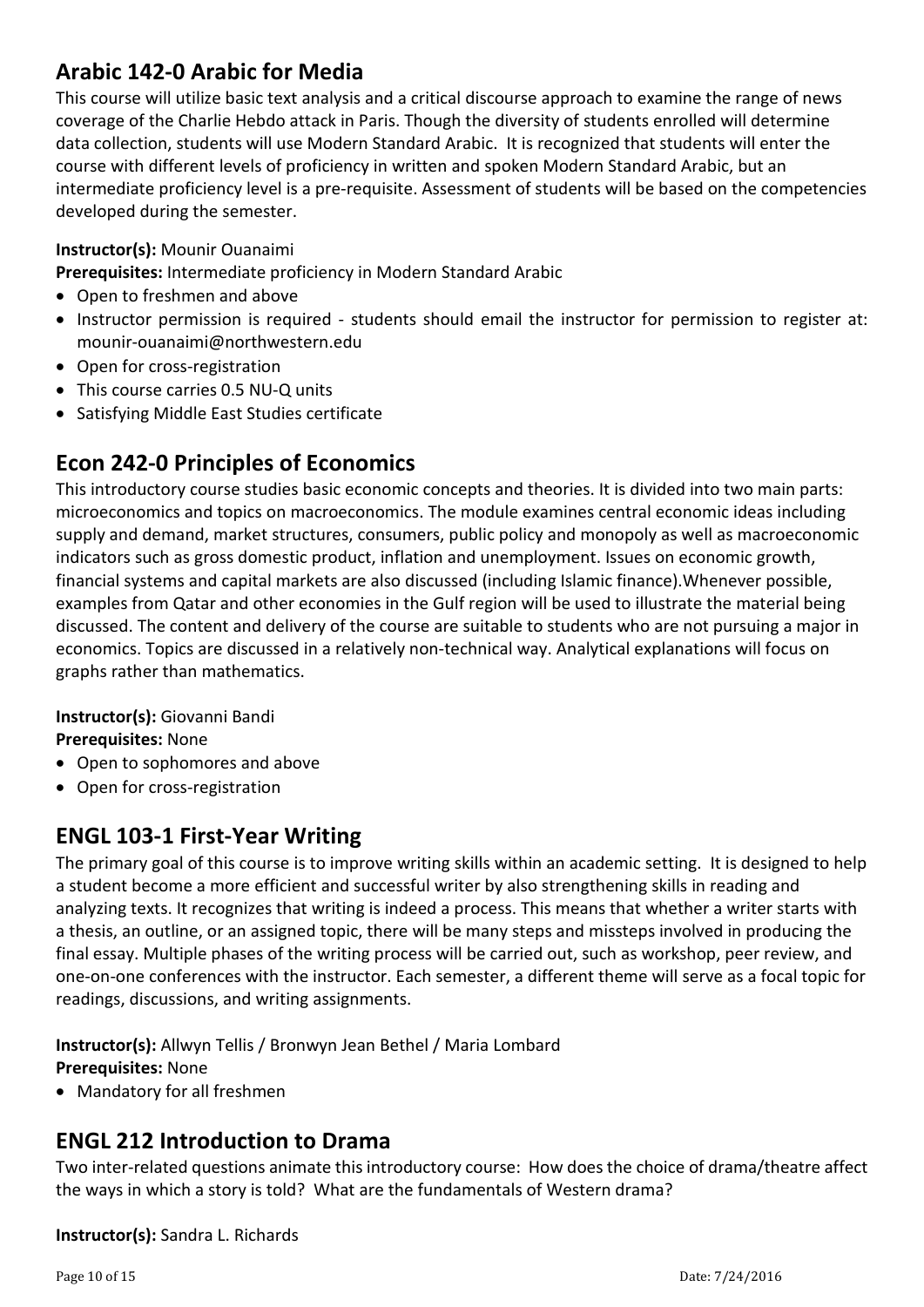#### **Prerequisites:** None

- Open to freshmen and sophomores
- Open to cross-registration

# **ENGL 242-0 Topics in Literature: 20th Century American Literature**

This class will explore the evolution of literary production from the turn of the twentieth century through the turn of the twenty-first. We will read and consider such genres as fiction, poetry, and non-fiction prose with the goal of developing an understanding of what the major political, social and aesthetic concerns were during the twentieth century. We will look closely at how twentieth-century writers fashioned themselves in the world and how such fashioning reflected their conceptualization of their selfhood and identity—specifically the ways in which they identified via race, class, and gender.

### **Instructor(s):** Tracy Vaughn

**Prerequisites:** None

- Open to freshmen and sophomores
- Open for cross-registration

# **ENGL 379-0 Special Topics: American (Im) Migrant Literature**

America is uniquely a country of immigrants. It is made up of people whose cultural origins are connected to other societies with their own languages, religions, customs, and fundamental values. The American experiment has succeeded in bringing disparate peoples together in a democratic society but sometimes at enormous cost in hardship and disillusionment. The "human" cost of this immigration/migration experience has best been expressed in the fiction written by the people involved. Students will learn how to read closely and critically; how to develop a distinctive voice in their writing; and how to become confident in asking questions and framing persuasive answers. Students will also acquire a technical and critical vocabulary for analyzing various forms of literature and apply this vocabulary to their written analyses. Ultimately, students will have a more nuanced understanding of the sacrifices and benefits; the gains and losses that are all a part of the American immigration experience.

#### **Instructor(s):** Tracy Vaughn **Prerequisites:** None

- Open to juniors and above
- Open for cross-registration

# **History 242-0 Topics in History: Modern European History, 1789-1991**

This course explores the major themes of modern European history. It will not cover everything. It is designed to be an analysis of the ideas, people and events that shaped and reshaped Europe from the start of the French Revolution in 1789 to the end of the Cold War in 1991. Our primary focus will be on the transition to what is now called a modern western society.

#### **Instructor(s):** Christopher Sparshott **Prerequisites:** None

- Open to freshmen and above
- Open for cross-registration

# **History 387-0 History Adv Special Topic: Britain and the Middle East**

The British Empire played a major role in creating the world around us. From the middle of the 19th century to the middle of the 20th century Britain tried to control territory from Egypt to the Gulf. Of course, locals had their own ideas. Sometimes local populations worked with the British and sometimes they fought the British. The result was a series of compromises and conflicts that over a hundred years shaped the geography, politics and culture of the modern Middle East. This course explores the origins,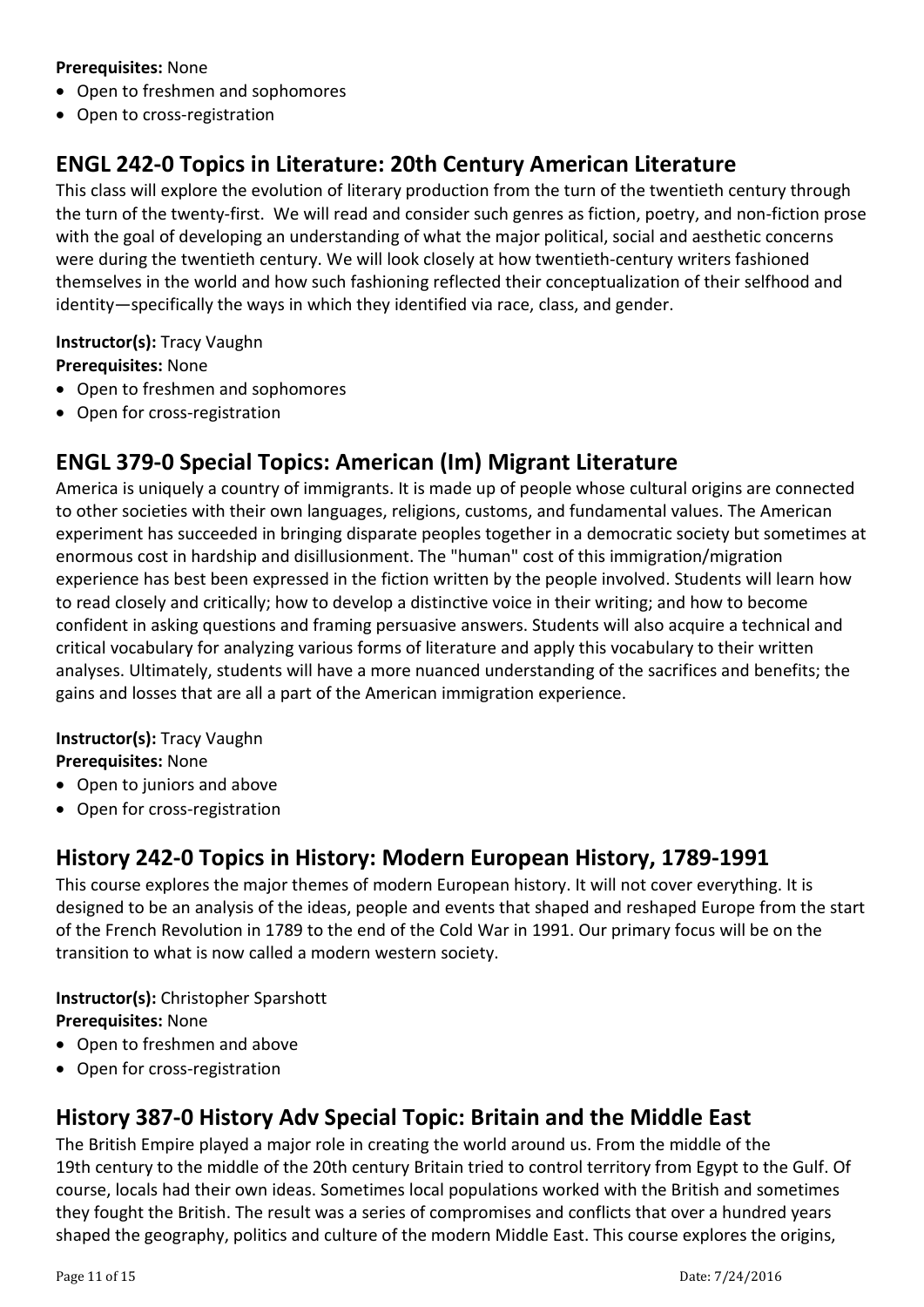evolution and legacy of that British involvement in the Middle East.

**Instructor(s):** Christopher Sparshott

**Prerequisites:** None

- Open to sophomores and above
- Open for cross-registration
- Satisfying Middle East Studies certificate

## **History 387-0 History Adv Special Topic: Islam Shaping African History**

When Muslims in Mecca were a beleaguered few, Africa became the home of the first Muslim community in history. Today Africa may well be the only continent in the world with a Muslim majority. How did Islam come to have such primacy in African history? What are the currents of Islamic thought that have come to shape African lives? How did Africans affect Islamic religious culture? This course aims to answer such questions with an overview of fourteen centuries of Islam in Africa. Although not an exhaustive history, we will outline major historical shifts, consider broad intellectual currents and discuss some of the main historiographical debates surrounding Islam in Africa.

**Instructor(s):** Zachary Wright

- **Prerequisites:** None
- Open to juniors and above
- Open for cross-registration
- Satisfying Middle East Studies certificate

# **INTERDIS 242-0 Topics in Science and Technology Studies: Introduction to Science and Technology Studies**

This course offers a broad overview of issues related to how and why people invent, develop, use, adapt, or contest scientific knowledge and technology.

**Instructor(s):** Yulianto (Anto) Mohsin

**Prerequisites:** None

• Open to freshmen and sophomores

# **INTERDIS 301-0 Doha Seminar: Behind the Headlines: Context and Meaning of Qatar on the World Stage**

This honors course seeks to locate historical contexts and ideological meanings that underpin Qatar's complex and varied approaches to nation building, development, and international influence. Qatar's process of identity making, as with all nations and individuals, is internally contested, subject to cultural hybridities, and often is not received as intended by outsiders. Such continually reworked portraits both respond to immediate concerns and try to strike a chord with deeper cultural memories, traditions of the Gulf and the wider Muslim world whose relationship to Western modernity are still being worked out. This course will examine Qatari and regional debates on religious doctrine, race, class, gender roles, educational change, sports, public art, and media. Guest discussants who are recognized authorities in particular fields will often join classroom exchanges.

#### **Instructor(s):** Abraham Abusharif & Zachary Wright

#### **Prerequisites:** None

- Open to juniors and above
- Open for cross-registration
- Permission of the home Academic Dean is required.
- Registration for the course is by nomination of the program/school director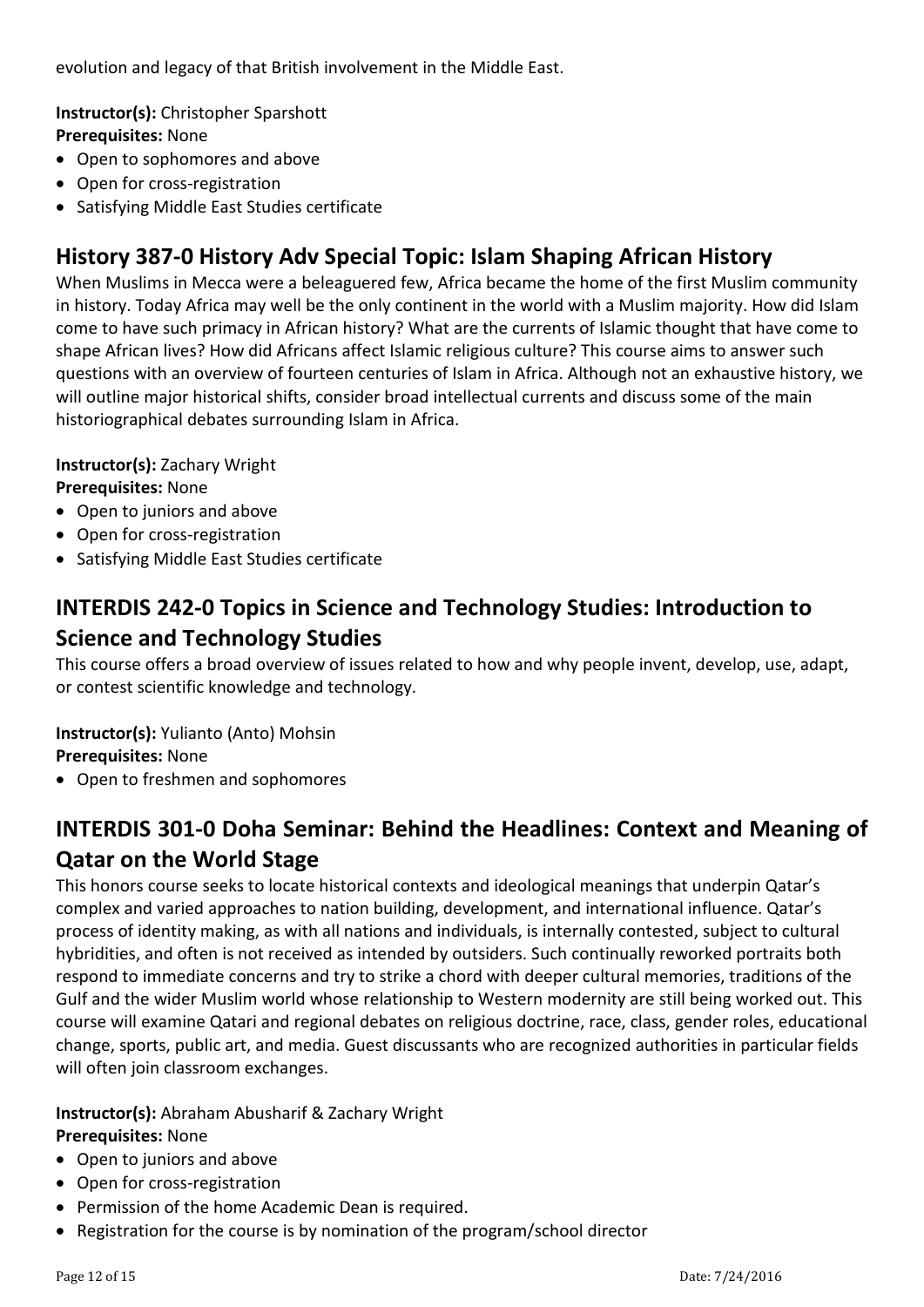• Satisfying Middle East Studies certificate

# **INTERDIS 379-0 Topics in Science and Technology Studies: Energy, Environment, & Society**

This course examines the techno scientific, sociological, historical, cultural, and environmental aspects of our energy production, distribution, and consumption.

**Instructor(s):** Yulianto (Anto) Mohsin **Prerequisites:** None

• Open to juniors and above

### **Poli\_Sci 242-0 Topics in Political Science: Introduction to American Government**

This course provides an introduction to American politics and government. We will explore the history of the US constitution, the three branches of government, the news media, public opinion and political participation, and campaigns and elections. We will follow the American elections with interactive blogs, and end with a comparative and critical perspective on US democracy. An introduction to American politics is essential for students to understand American influence and capacity on foreign policies and current events.

#### **Instructor(s):** Jocelyn Mitchell **Prerequisites:** None

• Open to sophomore and above

### **Poli\_Sci 242-0 Topics in Political Science: Introduction to Middle East Politics**

This course focuses on key political issues in the contemporary Middle East, spanning national issues such as state formation, type of governance, democracy, Islamism, sectarianism, gender, oil politics; and regional issues such Arab-Israeli conflict, Iran-Iraq war as well as international politics of the region. The course provides an introduction to the different political systems in place around the region, and examines the main players. It starts with analysis of the emergence of the new modern states in the region on the eve of decolonisation, and moves on to analyse forms of rising politics. The course attempts to offer a balanced analysis between salient themes, cases studies, national, regional and international politics pertaining to the Middle East.

**Instructor(s):** Khaled Al Hroub **Prerequisites:** None

- Open to sophomores and above
- Open for cross-registration
- Satisfying Middle East Studies certificate

### **Poli\_Sci 242-0 Topics in Political Science: Gulf Society and Politics**

This class investigates important themes of contemporary Gulf society and politics. The use of oil wealth by the Gulf states has hastened some sociopolitical changes and stagnated others. Studying inclusion and exclusion in citizenship laws and norms gives insight into legal and emotional concepts of national identity and nation building. Exploring the tensions between increased economic and educational opportunities for women and cultural and religious barriers highlights the struggle between modernization and tradition in the region today. Political readings are combined with literature from the Gulf region. Students should end the class with a better understanding of the rapid development and transformation of Gulf society and politics, and the challenges still facing the region.

#### **Instructor(s):** Jocelyn Mitchell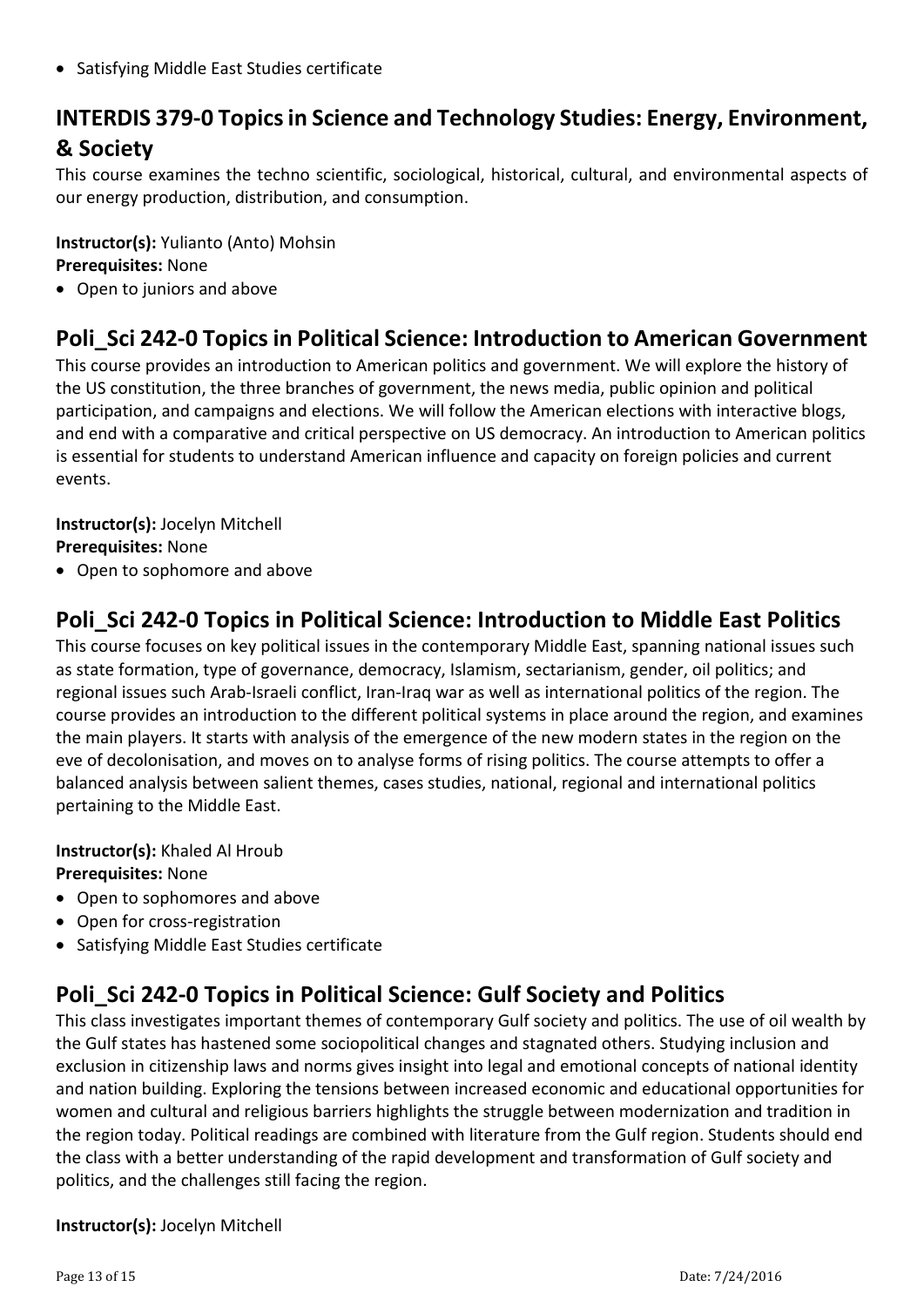#### **Prerequisites:** None

- Open to freshmen and sophomores
- Open for cross-registration
- Satisfying Middle East Studies certificate

# **Poli\_Sci 387-0 Advanced Topics in Political Science: Contemporary Arab Thought**

Studies various ideologies and schools of Arab thought from the late 19th century up to current times. The intent of both teaching and class discussion will be to engage with the main principles of these ideologies and their thinkers, their perspectives on the decline of the Arab world and their offerings for revival, approaches to traditional and modern values and structures, and endeavors to (re)formulate a collective identity.

## **Instructor(s):** Khaled Al Hroub

**Prerequisites:** None

- Open to sophomores and above
- Open for cross-registration
- Satisfying Middle East Studies certificate

### **Religion 387-0 Advanced Topics in Religion Studies: Modern Reform Movement Muslim World**

Political histories of the Middle East frequently neglect the intellectual currents and religious movements preoccupying large segments of the Muslim world. Islamic renewal and reform movements since the nineteenth century have had dramatic effects on the region. This course explores the origin and development of key religious movements such as Wahhabism, Salafism, "neo-Sufism," the Muslim Brotherhood, and millenarian movements. By interrogating the nature of renewal and reform, and the influence of modernity on movements of change, we will evaluate the extent of doctrinal and social change occasioned by such movements in the last two centuries. The course is divided into two parts: nineteenth and twentieth century reform movements. Each section additionally focuses on a separate methodological issue: the first being the definition of reform in Muslim religious thought; and the second being the shape of Islam's dialogue with modernity.

**Instructor(s):** Zachary Wright **Prerequisites:** None

- Open to juniors and above
- Open for cross-registration
- Satisfying Middle East Studies certificate

### **Sociology 242-0 Topics in Sociology: Introduction to Sociology**

This course offers a broad overview of a range of issues and sociological ways of thinking. Issues may include: interrelations of society, culture, and personality; major social institutions and processes.

#### **Instructor(s):** TBC

**Prerequisites:** None

- Open to freshmen and sophomores
- Open for cross-registration